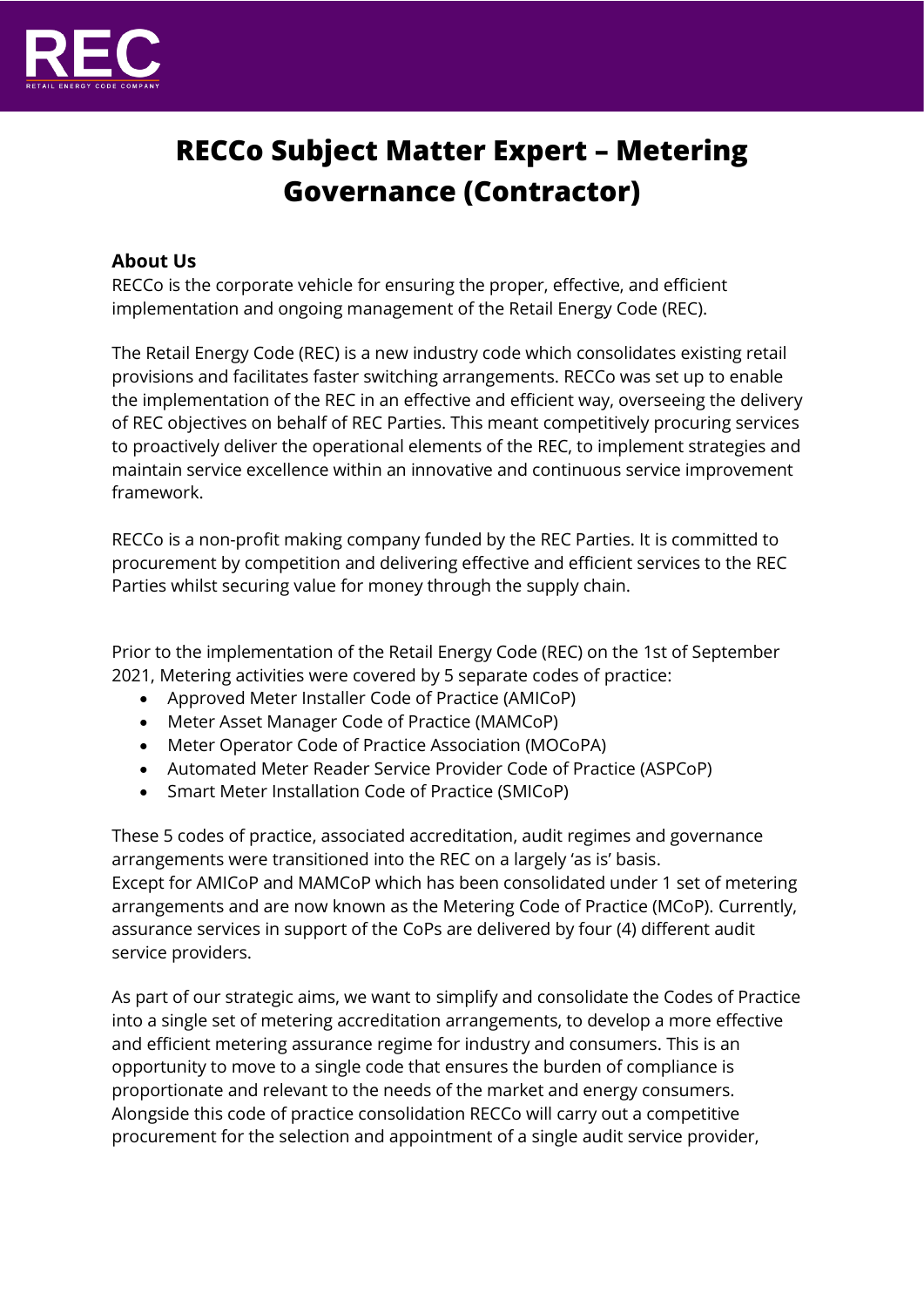

## **The Role**

This is an exciting opportunity for a metering subject matter expert to work with a leading organisation at the heart of the energy industry. You will be providing RECCo with metering Subject Matter Expertise (SME). This is a 12-month fixed term contract, and we are open to applications from individuals as well as organisations. We expect the role to be 4-5 days a week for the first 6 months, reducing to 2-3 days a week for the last 6 months.

Working within the Operations and Transformation team, and closely with crossfunctional teams and external stakeholders, your primary responsibility will be establishing a consolidated set of retail metering accreditation arrangements, which will streamline the audit regimes for the industry. To do this you will need to conduct a review of the current arrangements, design the new arrangements, and produce the supporting REC drafting and scope the new audit arrangements. These in turn will inform the service requirements for the procurement of a single code auditor and you will be required to develop the service requirements and support the procurement and mobilisation of the selected service provider.

# **Key Responsibilities and Deliverables**

- Conduct a review, including detailed gap analysis of the existing current codes of practice and metering accreditation arrangements and the REC Risk Register to identify areas for consolidation and /or new requirements
- Develop range of options for consideration/consultation
- Present recommendations and solution, considering feedback from impacted parties and stakeholders
- Develop a consolidated set of retail metering accreditation arrangements
- Develop the service requirements for the new audit/accreditation schemes for inclusion in the procurement documentation
- Draft the REC Change Proposal(s) to implement the new arrangements in the REC
- Provide Subject Matter Expert advice and guidance to the procurement team
- Engage with all impacted parties and stakeholders to ensure project objectives and outcomes are understood
- Develop a report that sets out a roadmap for considerations of future developments within metering.
- Review the mandatory requirements of the current Codes of Practice and determine whether they are in all cases relevant and proportionate to meet the needs of any applicable technical or safety standards, and do not place undue cost or restrictions on accredited metering equipment managers ability to innovate.